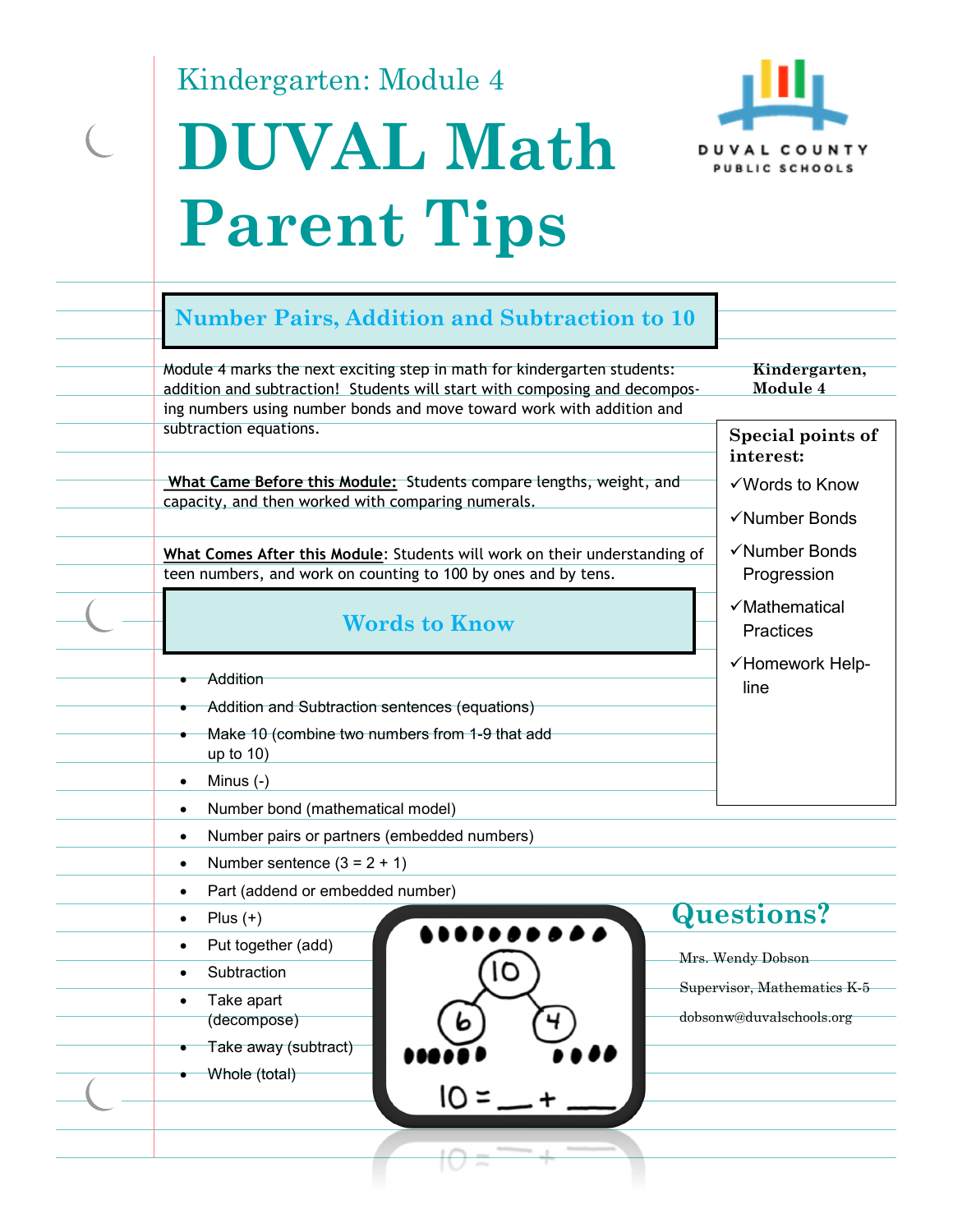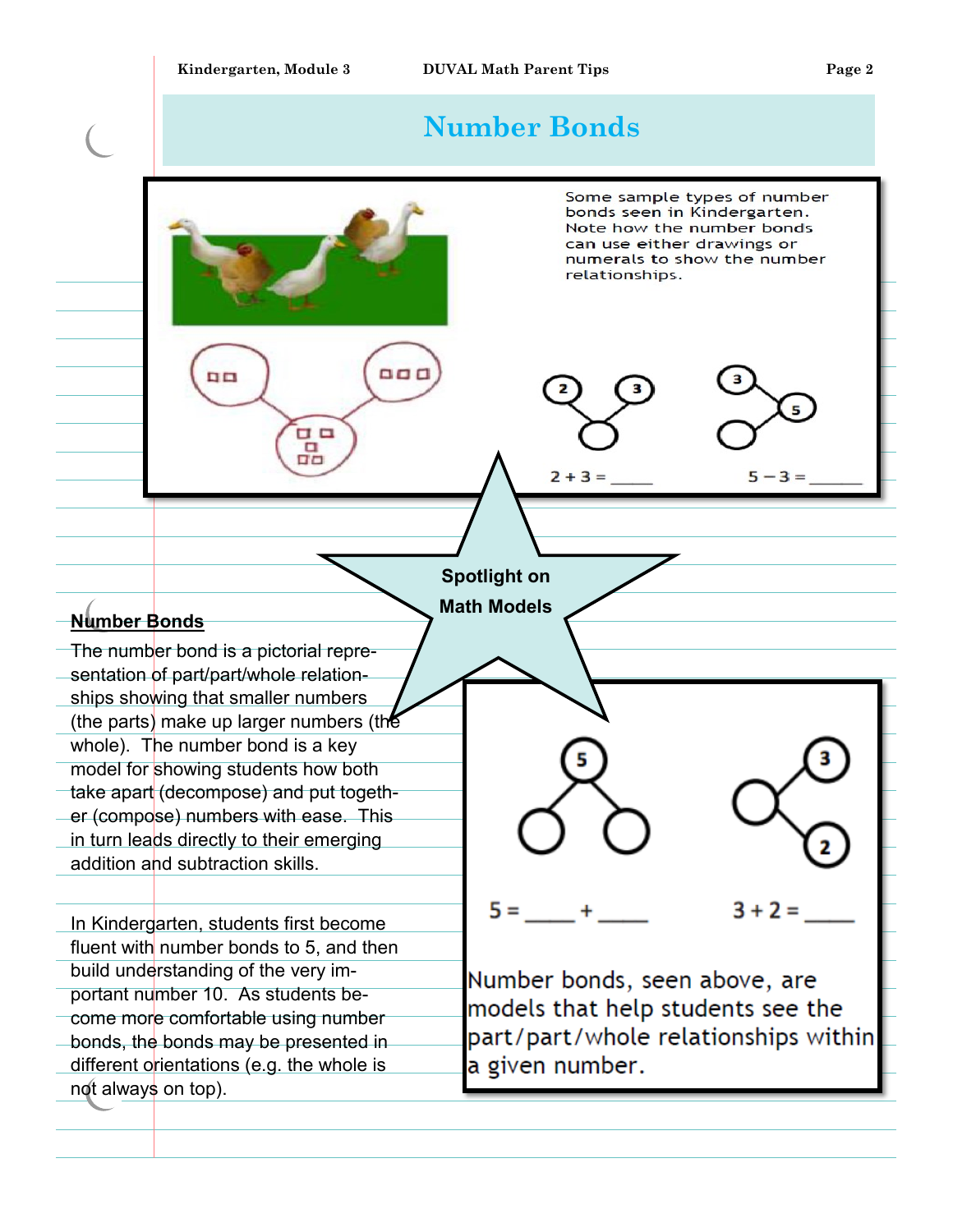## **Number Bonds Progression**

In Lesson 1 and 2, students will be shown a group of pictures: two cats and 3 dogs. They will have to understand that there are 5 animals: 2 are cats and 3 are dogs. They will decompose the number  $5$  as  $5$  is  $2$  and  $3$ . They will also compose the number 5. 2 cats and 3 dogs make 5 animals.







In Lesson 3, students will begin to write numbers in the place of pictures when creating a number bond.

In Lesson 4, students will begin to consider decomposing as a whole separated into number pairs. highlight a new

5 rabbits were hopping in a forest. When they heard a noise, 2 ran in a hole and 3 hid under a broken branch. From this<br>statement students will create number bonds.



In Lessons 5 and 6, students will explore the concept that number bonds can be used to add and subtract. They will also begin to create stories to match their number bonds.

Tell a story that matches your number bond, and draw a picture to match your story.





There are 5 frogs in the pond. 3 jumped on the log and 2 stayed in the water.